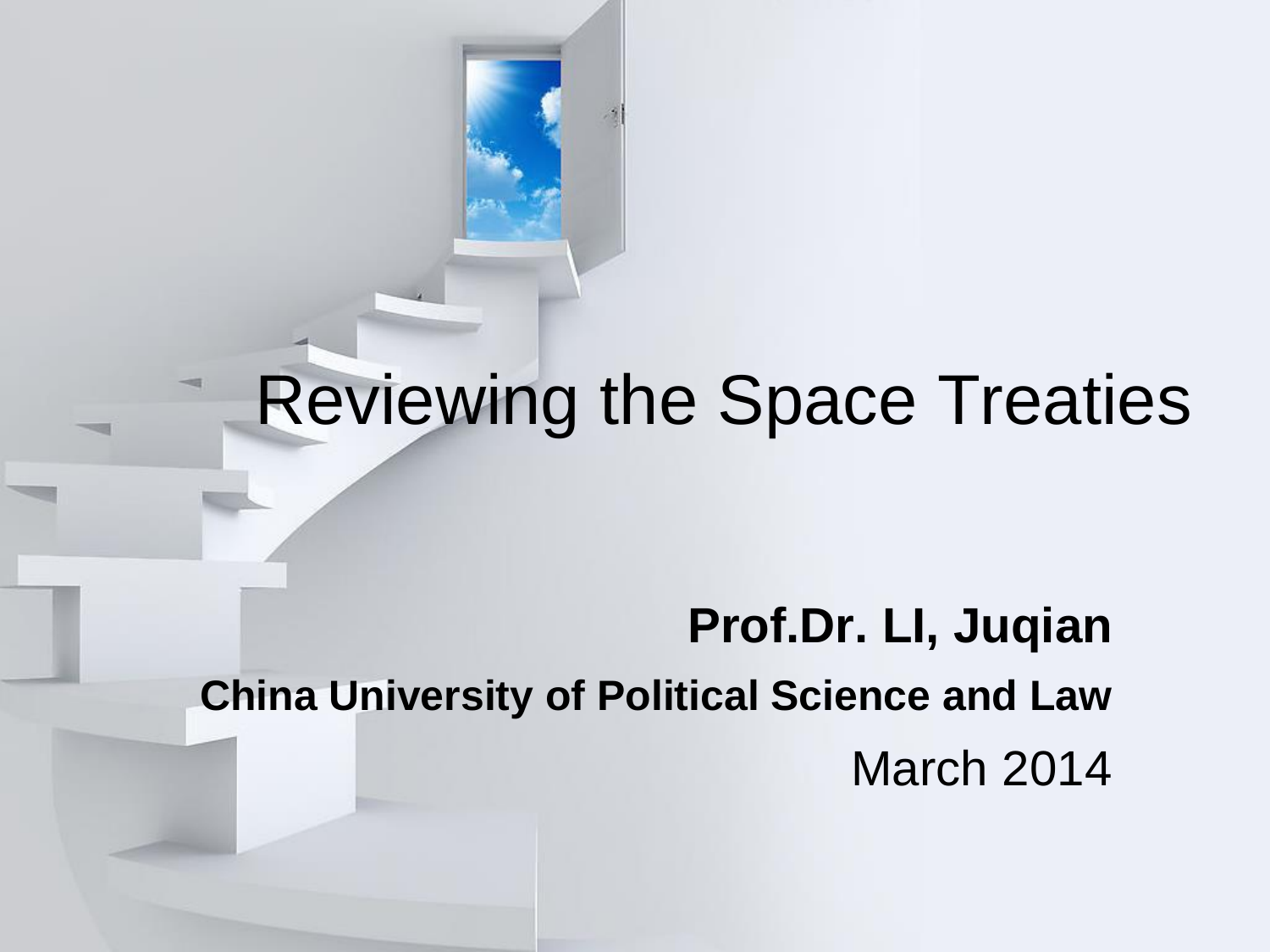# What we have done, what we have not done, what we should do next?

**I.** reviewing space treaties: the achievements

**II.** reviewing space treaties: the defects **III.** reviewing space treaties: the future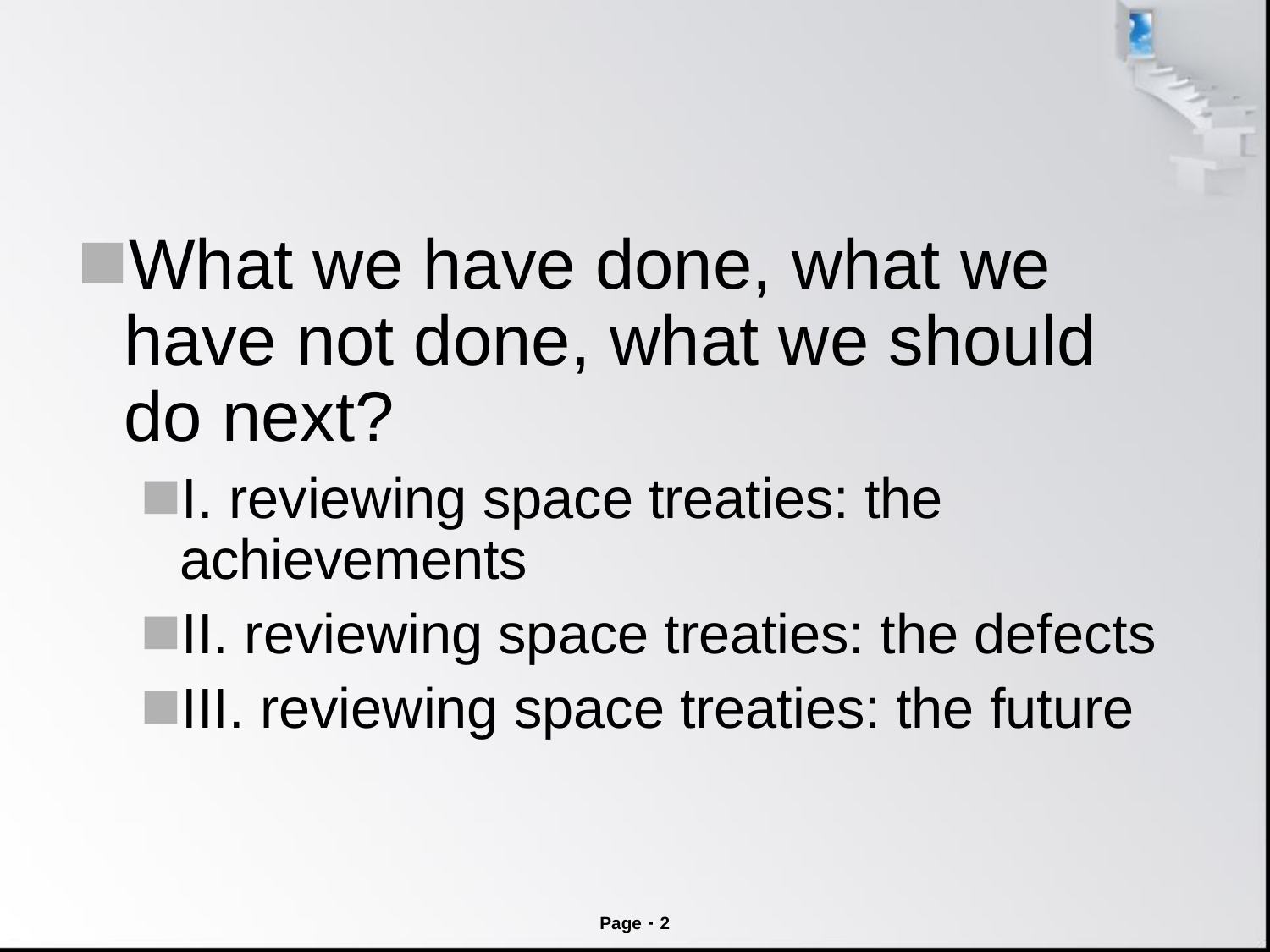**I. Reviewing Space Treaties: the Achievements (what we have done)**

### **1. Five UN Space Treaties**

- ■Outer Space Treaty (1967): ten year after first manmade satellite
- Rescue Agreement (1968)
- ■Liability Convention (1972)
- Registration Convention (1975)
- ■Moon Agreement (1979): standstill after it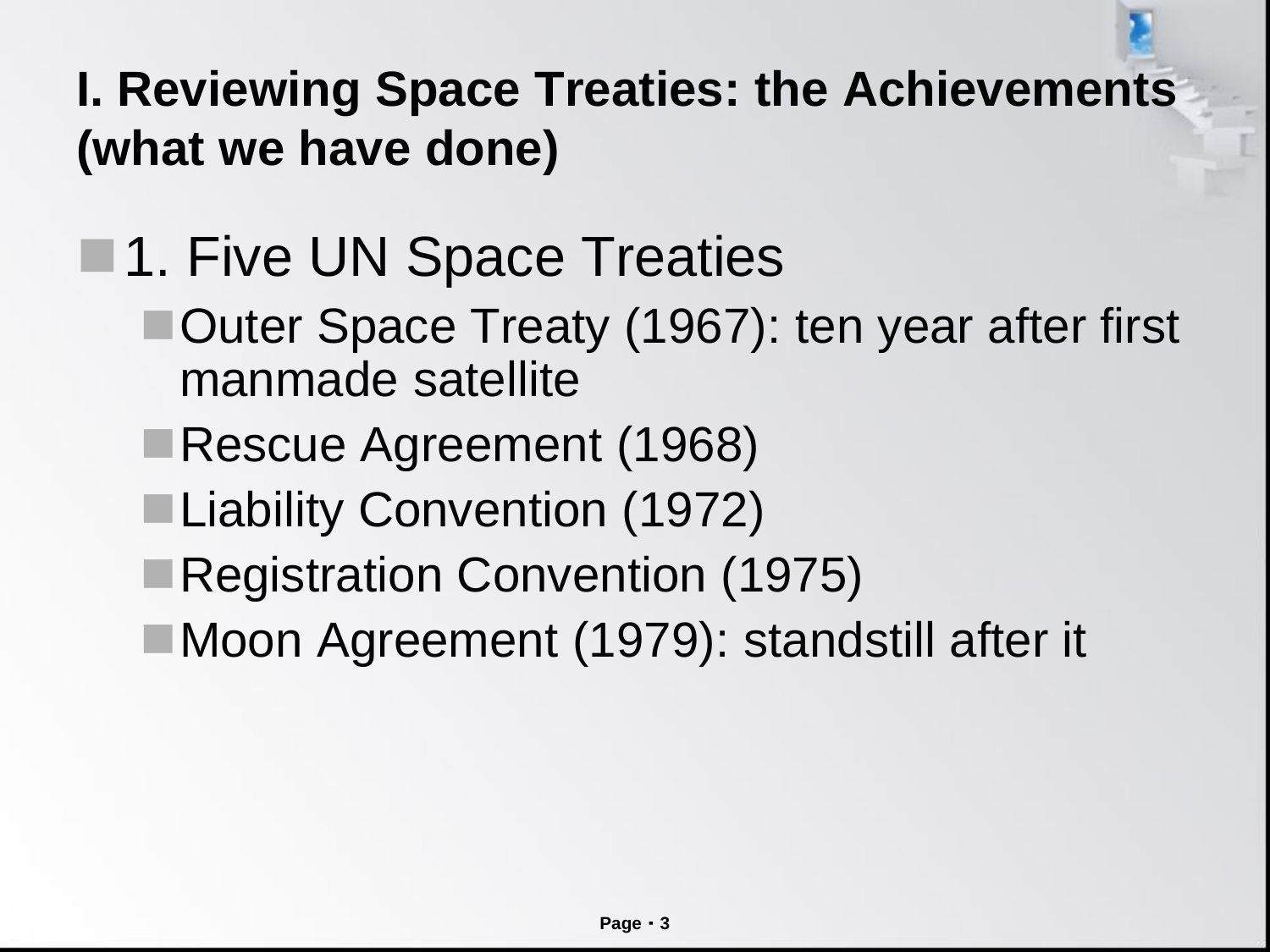#### ■ 2. Achievements: good legal framework for international society

- no appropriation of outer space (OST art.2)
	- $\blacksquare$  free access, free use, free exploration, free scientific investigation (OST art.1)
- $\blacksquare$  maintaining international peace and security and promoting international cooperation and understanding (OST art.3)
- $\blacksquare$  restriction of weapon (OST art.4)
	- no massive destruction weapon in space and celestial body
	- $\blacksquare$  no testing any type of weapon on celestial bodies including the moon
- rescue of astronaut (OST art.5; Rescue Agreement)
- Responsibility and Liability of launching state (OST art. 6, 7; Liability Convention)
- space object registration (OST art.8; Registration convention )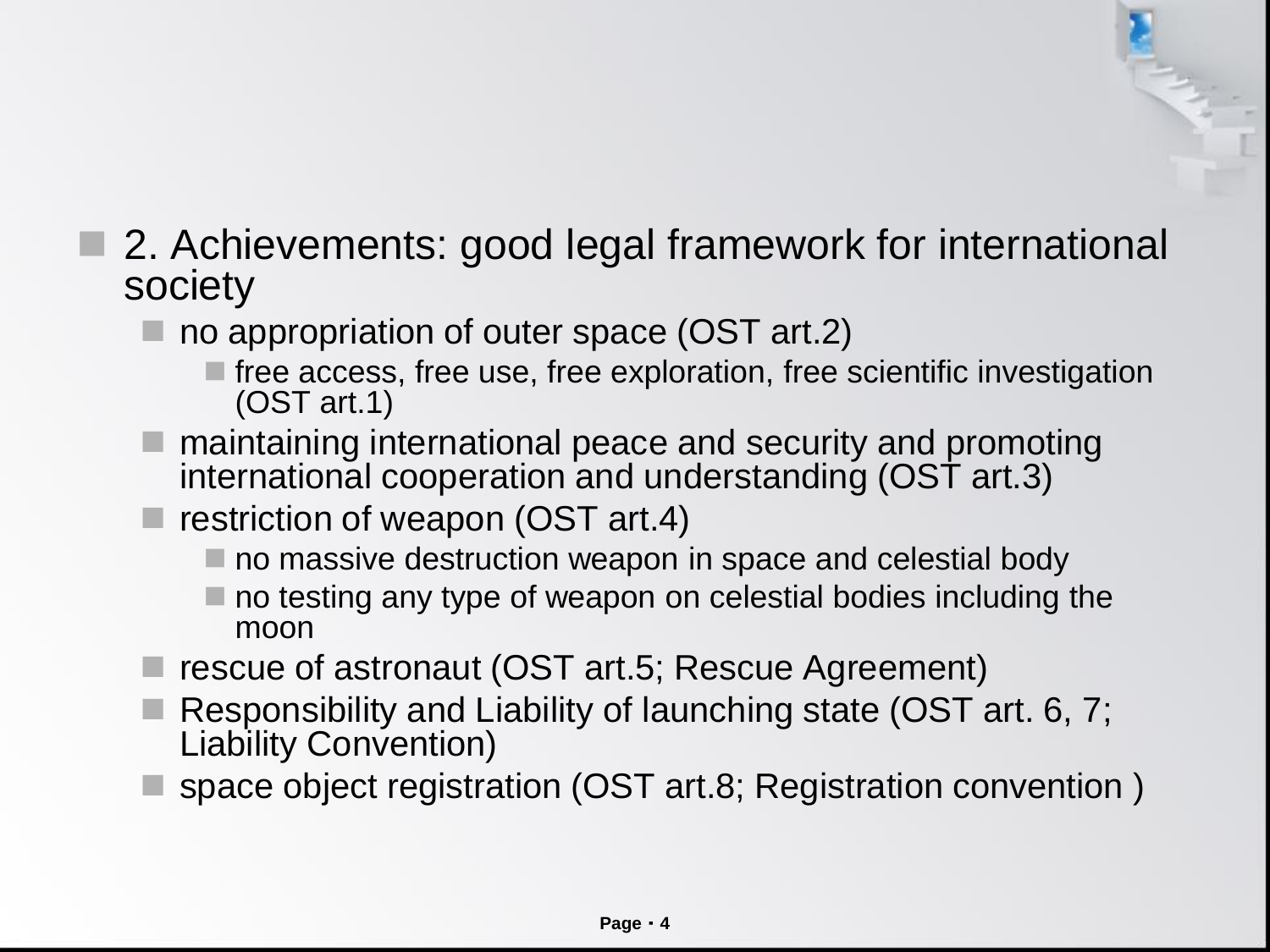#### **II. reviewing space treaties: the defects**

- $\blacksquare$  1. situation after more than five decades development
	- $\blacksquare$  space debris increasing
		- 2009 satellites collision
		- space weapon development
			- X-37B
	- commercialization of space activities
		- space tourism
		- great demand from all countries ■ modern life need space activities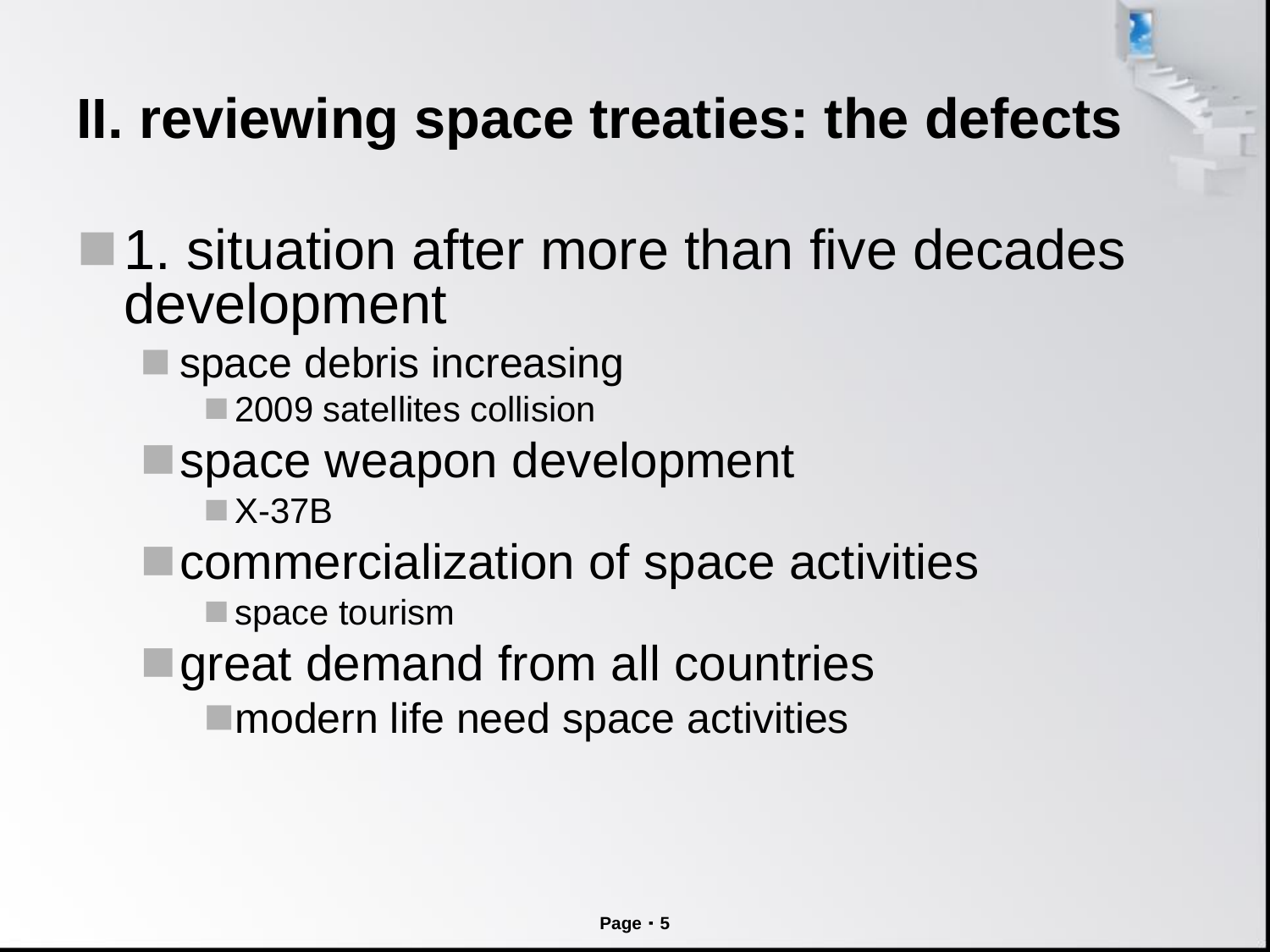#### ■2. defects: no rules on new issues

- no rules for space debris: how to reduce it, removal or not, who has the right?
- no enough rules for non-massive destruction weapon
- no consideration of commercialization, no enough unified private law rules

space assets protocol, a few countries signed

■ no consideration of over-consuming humanitarian rescue: is there enough way or resources for space tourists?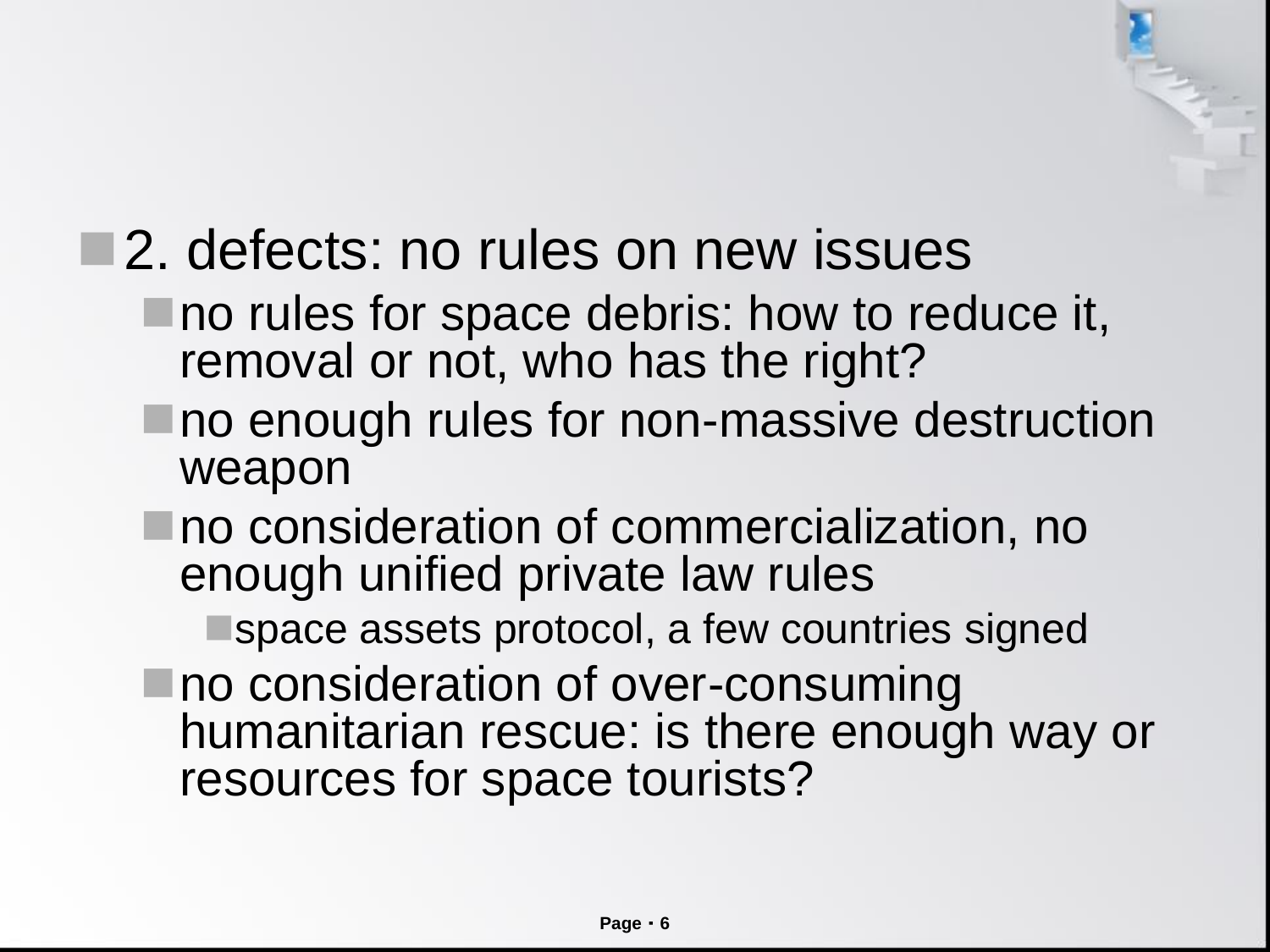#### **III. reviewing space treaties: the future**

- we should do next: legal binding and nonlegal binding rules - make treaty, propose guidelines or forge consensus
	- regulating space weapon: PPWT
	- regulating space behavior: CoC
	- **Tregulating commercial activity: encourage the** unification of private aw on space activity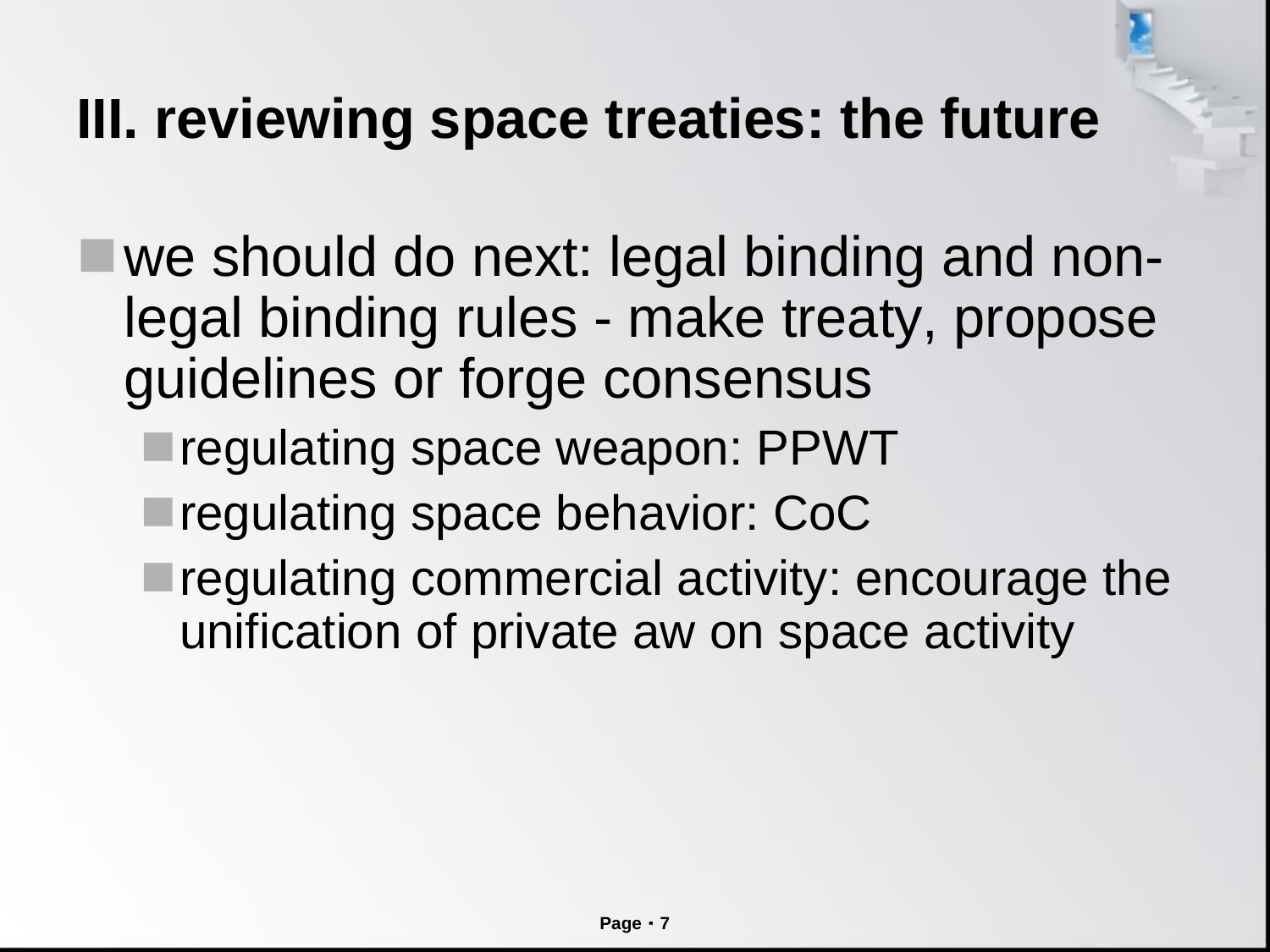# *observation*

demand - consensus - rule ■first satellite 1957, first treaty 1967 why not go ahead imperfect - effort - perfect